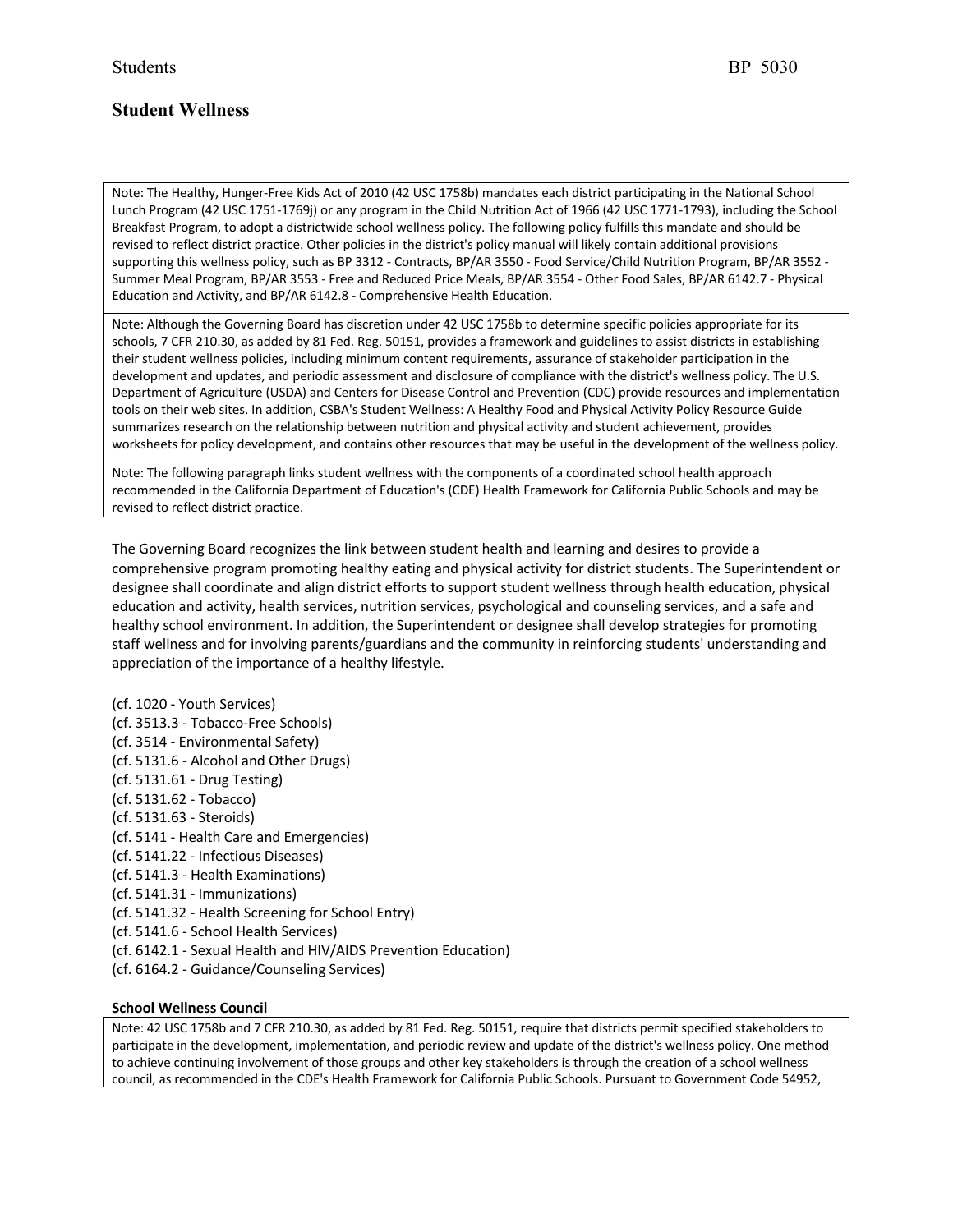committees created by formal action of the Board are subject to open meeting laws (the Brown Act); see AR 1220 - Citizen Advisory Committees.

The Superintendent or designee shall encourage parents/guardians, students, food service employees, physical education teachers, school health professionals, Board members, school administrators, and members of the public to participate in the development, implementation, and periodic review and update of the district's student wellness policy. (42 USC 1758b; 7 CFR 210.30)

To fulfill this requirement, the Superintendent or designee may appoint a school wellness council or other district committee and a wellness council coordinator. The council may include representatives of the groups listed above, as well as health educators, curriculum directors, counselors, before- and after-school program staff, health practitioners, and/or others interested in school health issues.

(cf. 1220 - Citizen Advisory Committees) (cf. 9140 - Board Representatives)

The Superintendent or designee may make available to the public and school community a list of the names, position titles, and contact information of the wellness council members.

The wellness council shall advise the district on health-related issues, activities, policies, and programs. At the discretion of the Superintendent or designee, the duties of the council may also include the planning, implementation, and evaluation of activities to promote health within the school or community.

## **Goals for Nutrition, Physical Activity, and Other Wellness Activities**

Note: 42 USC 1758b and 7 CFR 210.30, as added by 81 Fed. Reg. 50151, mandate that the district's wellness policy include goals for the activities specified below.

The Board shall adopt specific goals for nutrition promotion and education, physical activity, and other schoolbased activities that promote student wellness. In developing such goals, the Board shall review and consider evidence-based strategies and techniques. (42 USC 1758b; 7 CFR 210.30) - attached herewith at end of policy.

(cf. 0000 - Vision) (cf. 0200 - Goals for the School District)

The district's nutrition education and physical education programs shall be based on research, shall be consistent with the expectations established in the state's curriculum frameworks and content standards, and shall be designed to build the skills and knowledge that all students need to maintain a healthy lifestyle.

(cf. 6011 - Academic Standards) (cf. 6142.7 - Physical Education and Activity) (cf. 6142.8 - Comprehensive Health Education) (cf. 6143 - Courses of Study)

The nutrition education program shall include, but is not limited to, information about the benefits of healthy eating for learning, disease prevention, weight management, and oral health. Nutrition education shall be provided as part of the health education program and, as appropriate, shall be integrated into other academic subjects in the regular educational program, before- and after-school programs, summer learning programs, and school garden programs.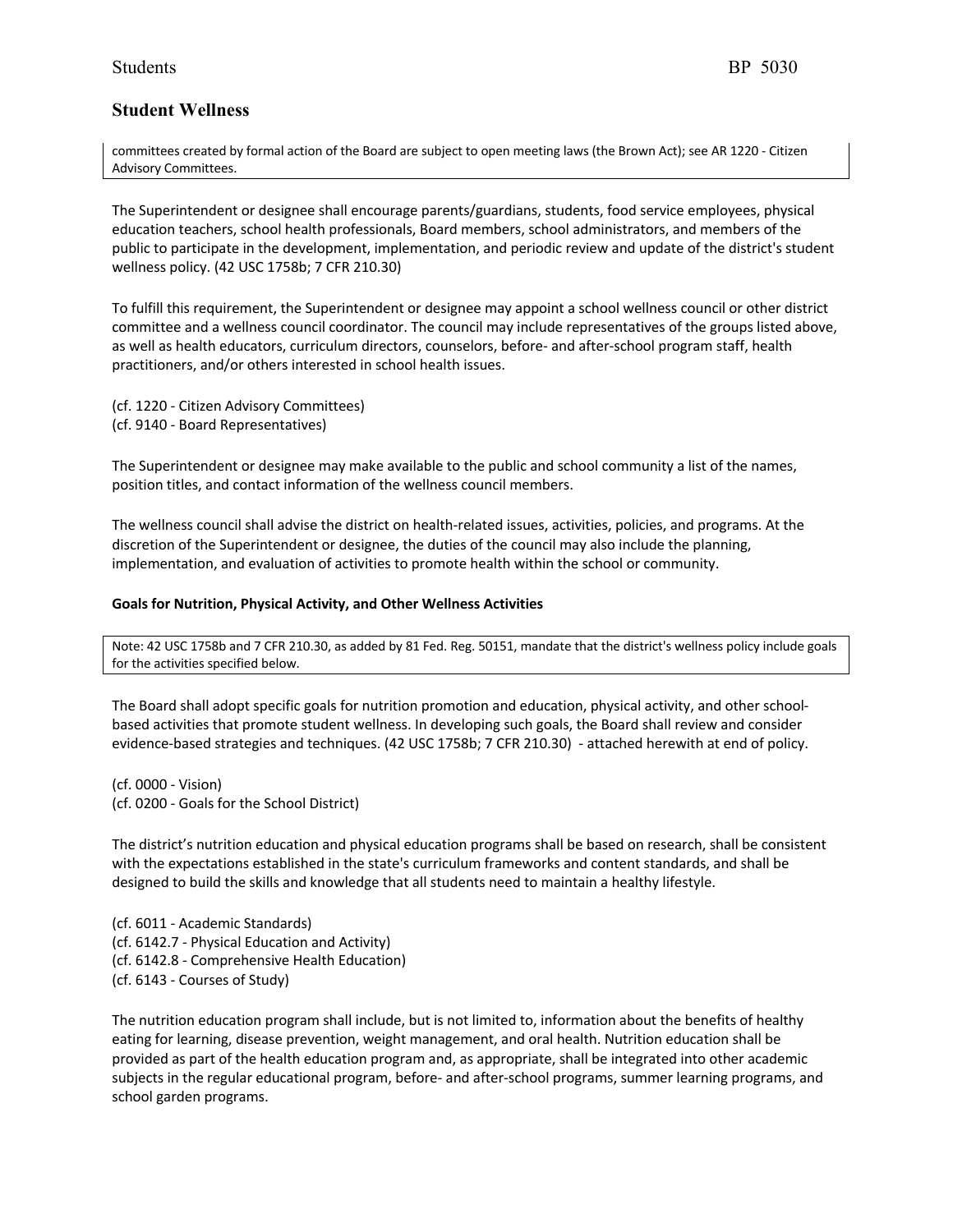(cf. 5148.2 - Before/After School Programs)

(cf. 6177 - Summer Learning Programs)

All students shall be provided opportunities to be physically active on a regular basis. Opportunities for moderate to vigorous physical activity shall be provided through physical education and recess and may also be provided through school athletic programs, extracurricular programs, before- and after-school programs, summer learning programs, programs encouraging students to walk or bicycle to and from school, in-class physical activity breaks, and other structured and unstructured activities.

(cf. 5142.2 - Safe Routes to School Program) (cf. 6145 - Extracurricular and Cocurricular Activities) (cf. 6145.2 - Athletic Competition)

## *Physical Education*

## *The superintendent or designee shall:*

- *Ensure that every student in grades k-12 will be provided with at least the state mandated minutes for physical education instruction.*
- *Ensure that ll elementary grade levels must provide 200 minutes of physical education every 10 days (CA Ed Code 51222) and all secondary grade levels must prove 400 minutes of physical education every 10 days (CA Ed Code 51223)*
- *Provide physical education that fosters lifelong habits of physical activity and fitness*
- *Ensure that students shall be able to demonstrate physical education competency through applications of knowledge, skill development, and practice.*
- *Ensure that the District's physical education programs are based on research, consistent with the expectation established in the state's curriculum frameworks and content standards.*

## *Student Wellness*

- *Ensure that the physical education program shall be provided with adequate space and equipment and conform to all applicable safety standards.*
- *Ensure students will spend at least 50 percent of physical education class time participating in moderate to vigorous physical activity.*
- *Ensure that Physical Education will be taught by a licensed instructor*
- *Provide opportunities for professional development for all teachers who provide physical education instruction;*
- *Ensure that Fitness Gram testing will be administered under in accordance with the state mandate*

## *Physical Activity*

*The Superintendent or designee shall:*

## *Ensure students are offered physical activity opportunities before, during and/or after school*

*Require supervised recess for all elementary students during which school staff shall encourage moderate to vigorous physical activity*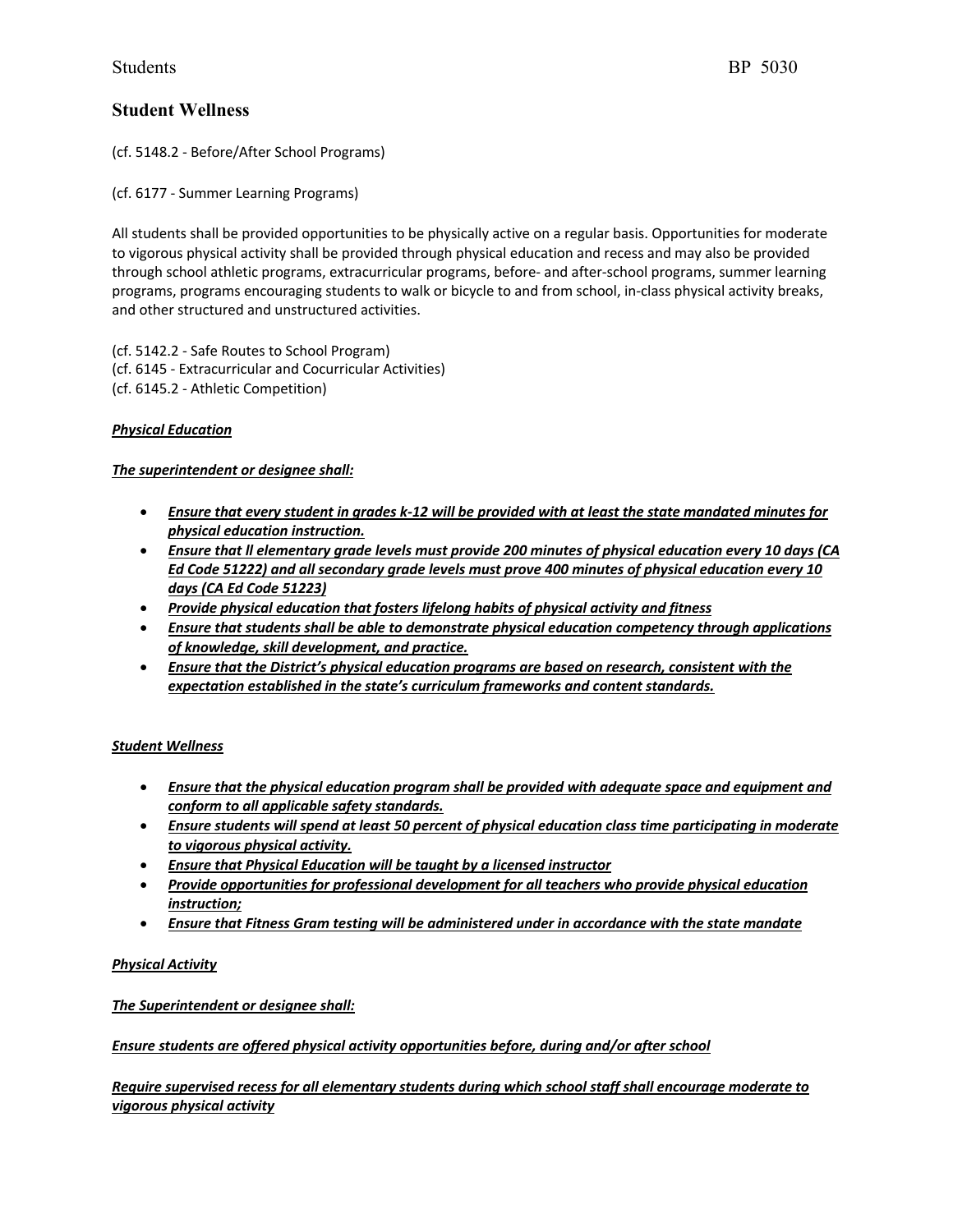## *Ensure that physical activity is not given out as punishment, the use of detentions, campus clean-up and other non-physical activity punishments will be encouraged.*

- (cf. 5142.2 Safe Routes to School Program) (cf. 6145 - Extracurricular and Co-curricular Activities)
- (cf. 6145.2 Athletic Competition)

The Board may enter into a joint use agreement or memorandum of understanding to make district facilities or grounds available for recreational or sports activities outside the school day and/or to use community facilities to expand students' access to opportunity for physical activity.

(cf. 1330.1 - Joint Use Agreements)

Professional development shall be regularly offered to the nutrition program director, managers, and staff, as well as health education teachers, physical education teachers, coaches, activity supervisors, and other staff as appropriate to enhance their knowledge and skills related to student health and wellness.

(cf. 4131 - Staff Development) (cf. 4231 - Staff Development) (cf. 4331 - Staff Development)

The Superintendent or designee shall disseminate health information and/or the district's student wellness policy to parents/guardians through district or school newsletters, handouts, parent/guardian meetings, district and school web sites, and other communications. Outreach to parents/guardians shall emphasize the relationship between student health and academic performance.

- (cf. 1100 Communication with the Public)
- (cf. 1112 Media Relations)
- (cf. 1113 District and School Web Sites)
- (cf. 1114 District-Sponsored Social Media)
- (cf. 6020 Parent Involvement)

In order to ensure that students have access to comprehensive health services, the district may provide access to health services at or near district schools and/or may provide referrals to community resources.

The Board recognizes that a safe, positive school environment is also conducive to students' physical and mental health and thus prohibits bullying and harassment of all students, including bullying on the basis of weight or health condition.

(cf. 5131.2 - Bullying) (cf. 5145.3 - Nondiscrimination/Harassment)

The Superintendent or designee shall encourage staff to serve as positive role models for healthy eating and physical fitness. He/she shall promote work-site wellness programs and may provide opportunities for regular physical activity among employees.

## **Nutrition Guidelines for All Foods Available at School**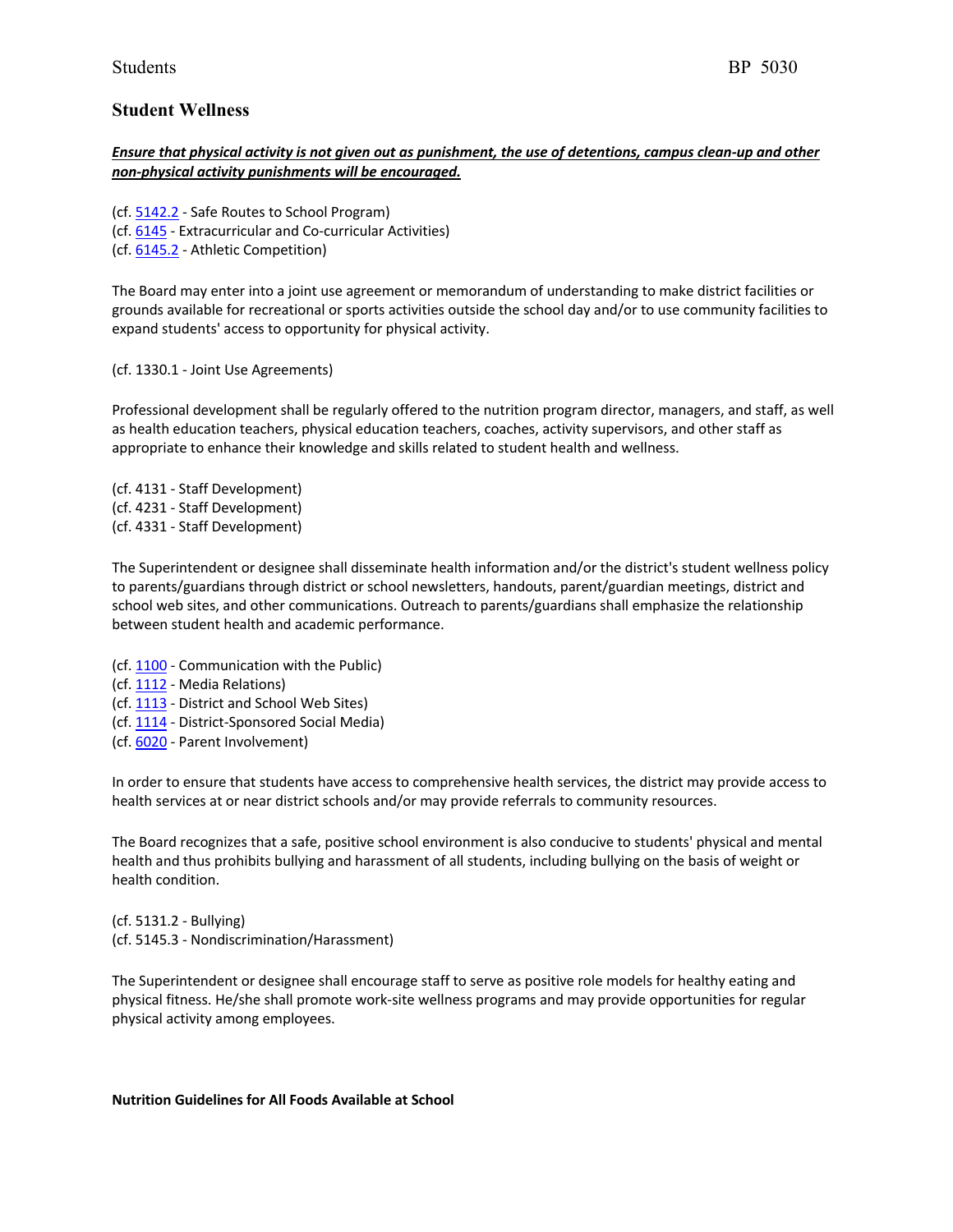Note: 42 USC 1758b mandates that the district's wellness policy include nutrition guidelines that are consistent with federal nutrition standards, as specified below. Also see AR 3550 - Food Service/Child Nutrition Program.

For all foods and beverages available on each campus during the school day, the district shall adopt nutrition guidelines which are consistent with 42 USC 1758, 1766, 1773, and 1779 and federal regulations and which support the objectives of promoting student health and reducing childhood obesity. (42 USC 1758b)

In order to maximize the district's ability to provide nutritious meals and snacks, all district schools shall participate in available federal school nutrition programs, including the National School Lunch and School Breakfast Programs and after-school snack programs, to the extent possible. When approved by the California Department of Education, the district may sponsor a summer meal program.

(cf. 3550 - Food Service/Child Nutrition Program) (cf. 3552 - Summer Meal Program) (cf. 3553 - Free and Reduced Price Meals) (cf. 5141.27 - Food Allergies/Special Dietary Needs) (cf. 5148 - Child Care and Development) (cf. 5148.3 - Preschool/Early Childhood Education)

Note: Pursuant to 42 USC 1758, schools participating in the National School Lunch Program are required to make free drinking water available for consumption at locations where meals are served during meal service. In addition, Education Code 38086 requires all California schools to make free drinking water available during school meal times, unless the Board adopts a resolution demonstrating that the district is unable to comply due to fiscal constraints or health or safety concerns. See AR 3550 - Food Service/Child Nutrition Program for policy language related to these requirements. Also see CSBA's policy brief Increasing Access to Drinking Water in Schools for further information and sample strategies for providing water and encouraging consumption. Information on potential funding sources to comply with the potable water requirement is available on the CDE web site.

## *Water:*

## *The Superintendent or designee shall:*

- *shall provide access to free, potable water during meal times in the food service area in accordance with Education Code 38086 and 42 USC 1758, and shall encourage students' consumption of water by educating them about the health benefits of water and serving water in an appealing manner.*
- *Require that there is access to free, safe palatable drinking water wherever beverages are served and sold on campus beyond during meal times in food services areas,. It is recommended that safe tap water rather than individual bottles of water, be offered. If safe tap water is not available, then it is recommend that large bottles and/or jugs of water are utilized.*
- *Provide all students and employees with access to water free of charge at every District School*
- *Allow students to bring drinking water from home and to take water into the classrooms, proved that the water is in a capped container, such as a bottle, to prevent spills*
- *Encourage all school administrators, teacher, and building staff to model drinking water.*
- *Perform maintenance on all water fountains regularly for as scheduled). Set and maintain hygiene standards for drinking fountains, water jugs, hydration stations, water jets, and other methods for delivering drinking water.*
- *Conduct periodic testing af all drinking water sources in each District (or jurisdiction) facility. Make the test results available in an easily accessible format (e.g. post on District Website) and deliver letters to affect students and parents.*
- *Promote the consumption of water as an essential nutrient that plays a role in overall health.*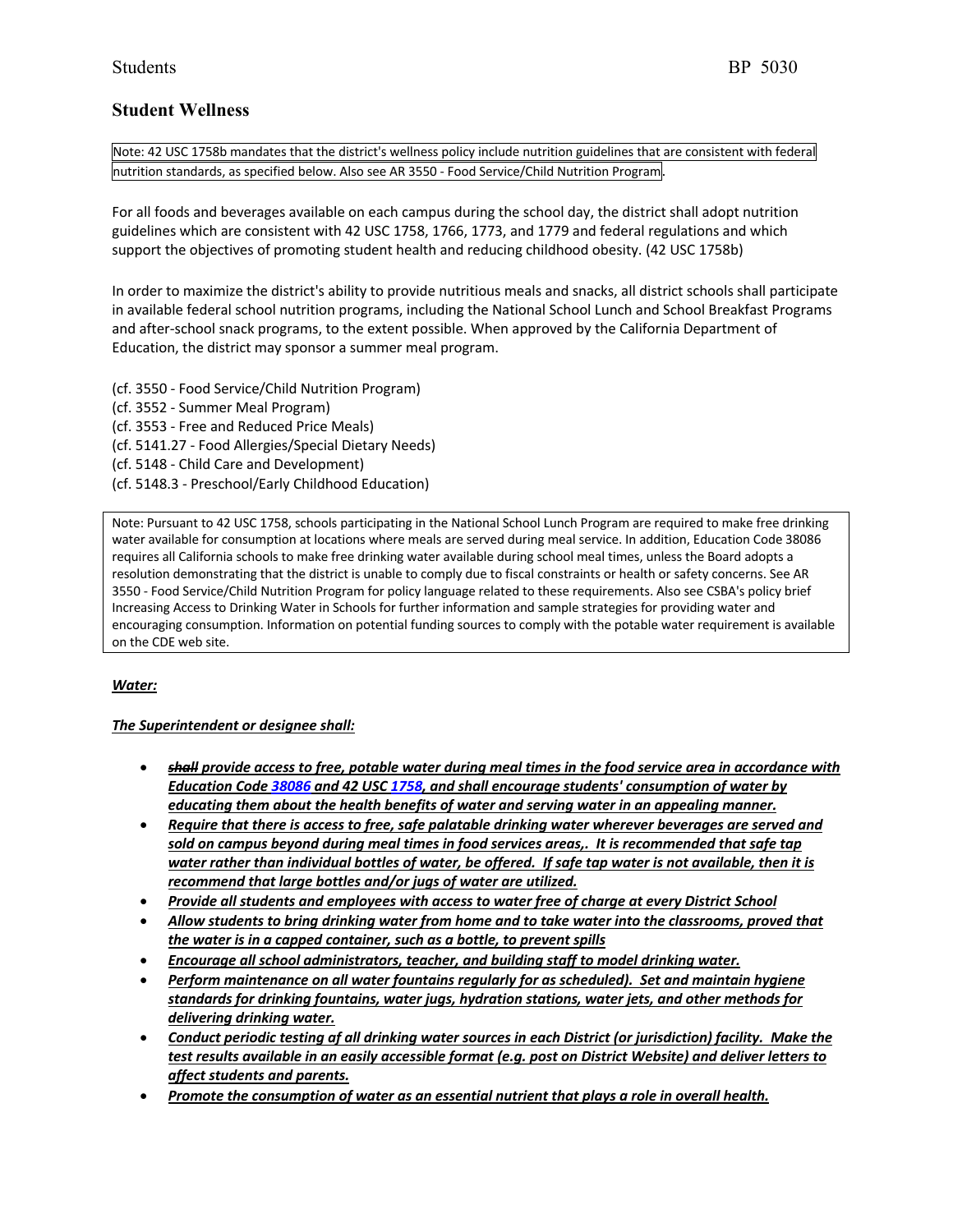## • *Promote drinking water as a substitute for sugary beverages such as fruit/juice drinks with added sugar, sodas, ports drinks and flavored milk.*

Note: Pursuant to 7 CFR 210.30, as added by 81 Fed. Reg. 50151, districts are mandated to include, within the wellness policy, standards for all foods and beverages which are made available to students outside the district's food services program (e.g., sales through vending machines, student stores, and fundraisers). Nutrition standards and other requirements pertaining to such food sales are addressed in AR 3554 - Other Food Sales.

The Board believes that all foods and beverages sold to students at district schools, including those available outside the district's reimbursable food services program, should support the health curriculum and promote optimal health. Nutrition standards adopted by the district for foods and beverages provided through student stores, vending machines, or other venues shall meet or exceed state and federal nutrition standards.

(cf. 3312 - Contracts)

(cf. 3554 - Other Food Sales)

## *Competitive Foods and Beverages*

## *Elementary Schools*

*ALLOWABLE FOODS: The only foods that can be sold to elementary students are full meals, exempt foods and dairy or whole grain foods that meet specific calorie, fat, saturated fat and sugar requirements. Applies to onehalf hour before to the one-half hour after school OR to closing time of district or non-district sponsored after school programs.*

## *Compliant foods are:*

- *A full meal that meets the USDA school meal pattern*
- *Exempt foods: dairy foods; whole grain foods or individually sold portions of nuts, nut butters, seeds eggs, cheese packaged for individual sale, fruit, non-fried vegetables, and legumes that meet the following*
	- o *≤35% calories from fat (except nuts, nut butters, deeds, eggs, cheese packaged for individual sale, legumes, and*
	- o *≤10% calories from saturated fat (except eggs, cheese) and*
	- o *≤35% sugar by weight (except fruit\*, non-fried veggies) and*
	- o *≤0.5 grams trans fat per serving (no exceptions), and*
	- o *≤175 calories per item/container (no exceptions)*

*If an exempt food(s) combine with nonexempt food(s) or added fat/sugar they must meet ALL nutrient standards above.*

*\*Dried blueberries, cranberries, cherries, tropical fruit, chopped dates or figs that contain added sugar are exempt from fat and sugar standards*

- *Whole grain:*
	- o *The statement "diets rich in whole grain foods…and low in total fat…may help reduce the risk of heart disease…" or*
	- o *The first listed grain is whole grain, or*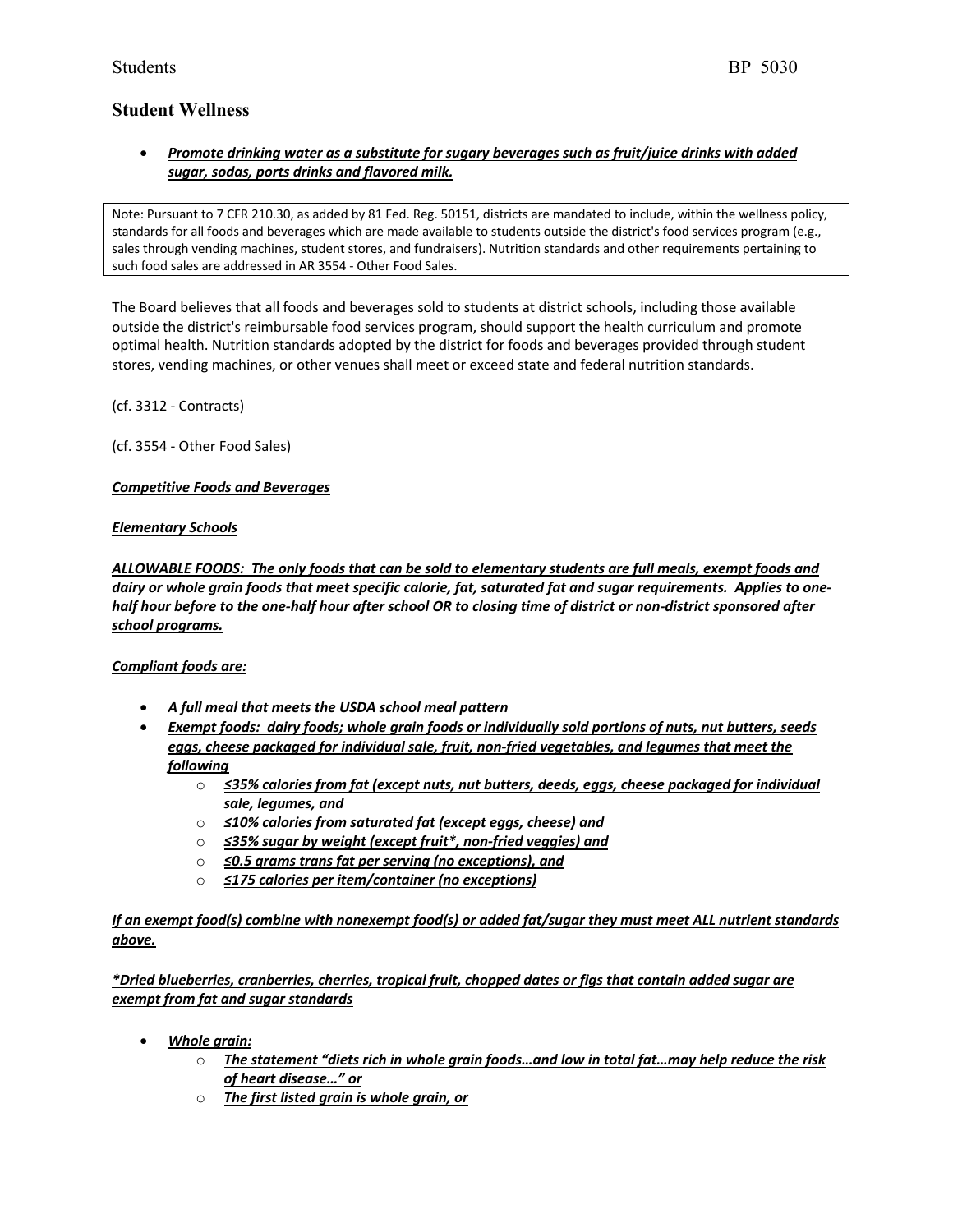- o *A combination of whole grain ingredients is at least 51% of the total grain weight (manufacturer must verify) or*
- o *The weight of the whole grain must be at least 51% of the total grain weight of the product*

*ALLOWABLE BEVERAGES: Beverages may not contain additives, including colors, flavorings, herbs, vitamins, and minerals (e.g. electrolytes), or stimulants (e.g., caffeine)*

## *Compliant beverages are:*

- *Water with no additives, including vitamins, minerals (e.g., electrolytes), stimulants (e.g. caffeine) and sweeteners.*
- *Unflavored non-fat or 1% cow's or goat's milk with no added sweeteners*
	- o *Must contain vitamins and D and at least 25% of the Daily Value for calcium per 8 fluid ounces* • *Unflavored non-dairy milk alternatives with no added sweeteners*
- o *Must contain vitamins ! and D and at least 25% of the Daily Value for calcium per 8 fluid ounces*
- *Fruit or vegetable-based drinks that are composed of ≥50% fruit or vegetable juice and a maximum of 150 calories and 230 mg of sodium per container and no added sweetener.*

## *Vending*

*Vending machines must meet all Food and Beverage standards established in this policy and be approved by the Food Service Director.*

## *Fundraising*

*Encourage school organizations to use healthy food items or non-food items for fundraising purposes. He/she also shall encourage school staff to avoid the use of non-nutritious food as a reward for student's academic performance, accomplishments, or classroom behavior.*

School staff shall encourage parents/guardians or other volunteers to support the district's nutrition education program by considering nutritional quality when selecting any snacks which they may donate for occasional class parties. Class parties or celebrations shall be held after the lunch period when possible *and limit celebrations to monthly basis.*

(cf. 3312 - Contracts)

(cf. 3554 - Other Food Sales)

The Superintendent or designee shall encourage school organizations to use healthy food items or non-food items for fundraising purposes. He/she also shall encourage school staff to avoid the use of non-nutritious foods as a reward for students' academic performance, accomplishments, or classroom behavior.

(cf. 1230 - School-Connected Organizations)

Note: Pursuant to 7 CFR 210.30, as added by 81 Fed. Reg. 50151, only those foods and beverages that are allowed for sale on campus during the school day may be marketed within the district. The Analysis of Comments to the federal regulations, 81 Fed. Reg. 50151 pg. 50159-50160, clarifies that this includes, but is not limited to, marketing by way of signage, vending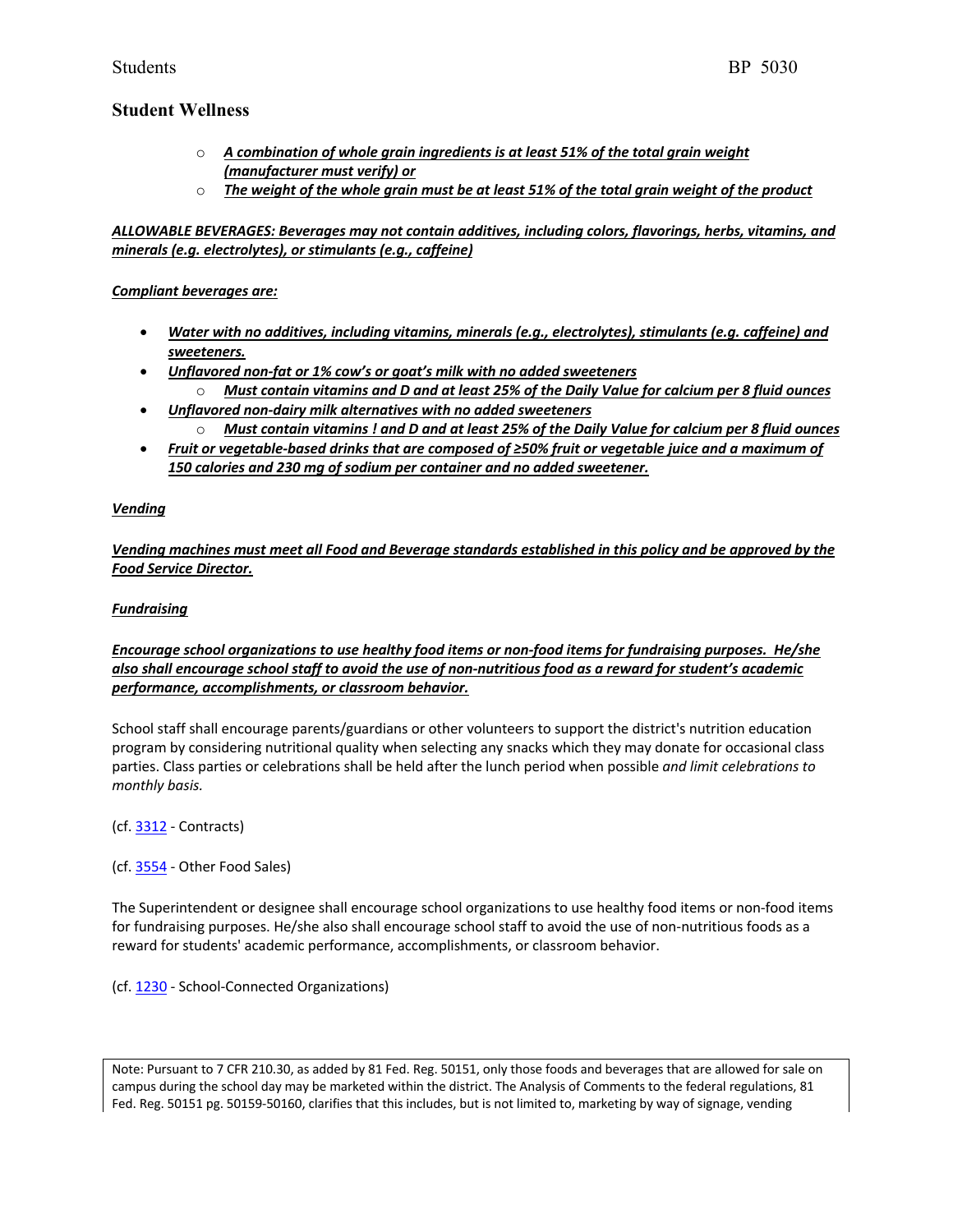machine exteriors, menu boards, coolers, trash cans, cups, and scoreboards, but does not apply to materials for educational purposes. It also states that existing items do not need to be immediately replaced, but as new contracts are signed and/or durable equipment replaced, these guidelines should be followed.

To reinforce the district's nutrition education program, the Board prohibits the marketing and advertising of foods and beverages that do not meet nutrition standards for the sale of foods and beverages on campus during the school day. (7 CFR 210.30)

(cf. 1325 - Advertising and Promotion)

#### **Program Implementation and Evaluation**

Note: 42 USC 1758b and 7 CFR 210.30 require the district to identify an individual with the authority and responsibility to ensure that each district school complies with the wellness policy. The Analysis of Comments to the federal regulations, 81 Fed. Reg. 50151 pg. 50155, recommends that districts provide a means of contacting the designated individual by providing a district or school phone number and/or email address.

The Superintendent designates the individual(s) identified below as the individual(s) responsible for ensuring that each school site complies with the district's wellness policy. (42 USC 1758b; 7 CFR 210.30)

*Wynette Hilton*, Superintendent 209-962-5765 *whilton@bofg.org*

(cf. 0500 - Accountability) (cf. 3555 - Nutrition Program Compliance)

Note: 42 USC 1758b and 7 CFR 210.30, as added by 81 Fed. Reg. 50151, require an assessment of the implementation and compliance of the wellness policy, as specified in the paragraph below. At its discretion, the district may revise the following paragraph to reflect a more frequent schedule.

The Superintendent or designee shall assess the implementation and effectiveness of this policy at least once every three years. (42 USC 1758b; 7 CFR 210.30)

Note: 42 USC 1758b requires that the district assessment include a comparison of the district's policy with model wellness policies. See the USDA's web site for model policies and best practices recommended by federal and state agencies and nongovernmental organizations.

The assessment shall include the extent to which district schools are in compliance with this policy, the extent to which this policy compares to model wellness policies available from the U.S. Department of Agriculture, and a description of the progress made in attaining the goals of the wellness policy. (42 USC 1758b)

The Superintendent or designee shall invite feedback on district and school wellness activities from food service personnel, school administrators, the wellness council, parents/guardians, students, teachers, before- and afterschool program staff, and/or other appropriate persons.

Note: Items #1-9 below are optional and may be revised to reflect district practice. For further information about the following indicators and a list of other possible indicators, see CSBA's Monitoring for Success: A Guide for Assessing and Strengthening Student Wellness Policies. The guide also describes possible data sources that may be used for each indicator and includes a sample report format. Indicators selected by the district may include a mix of process measures (e.g., level of student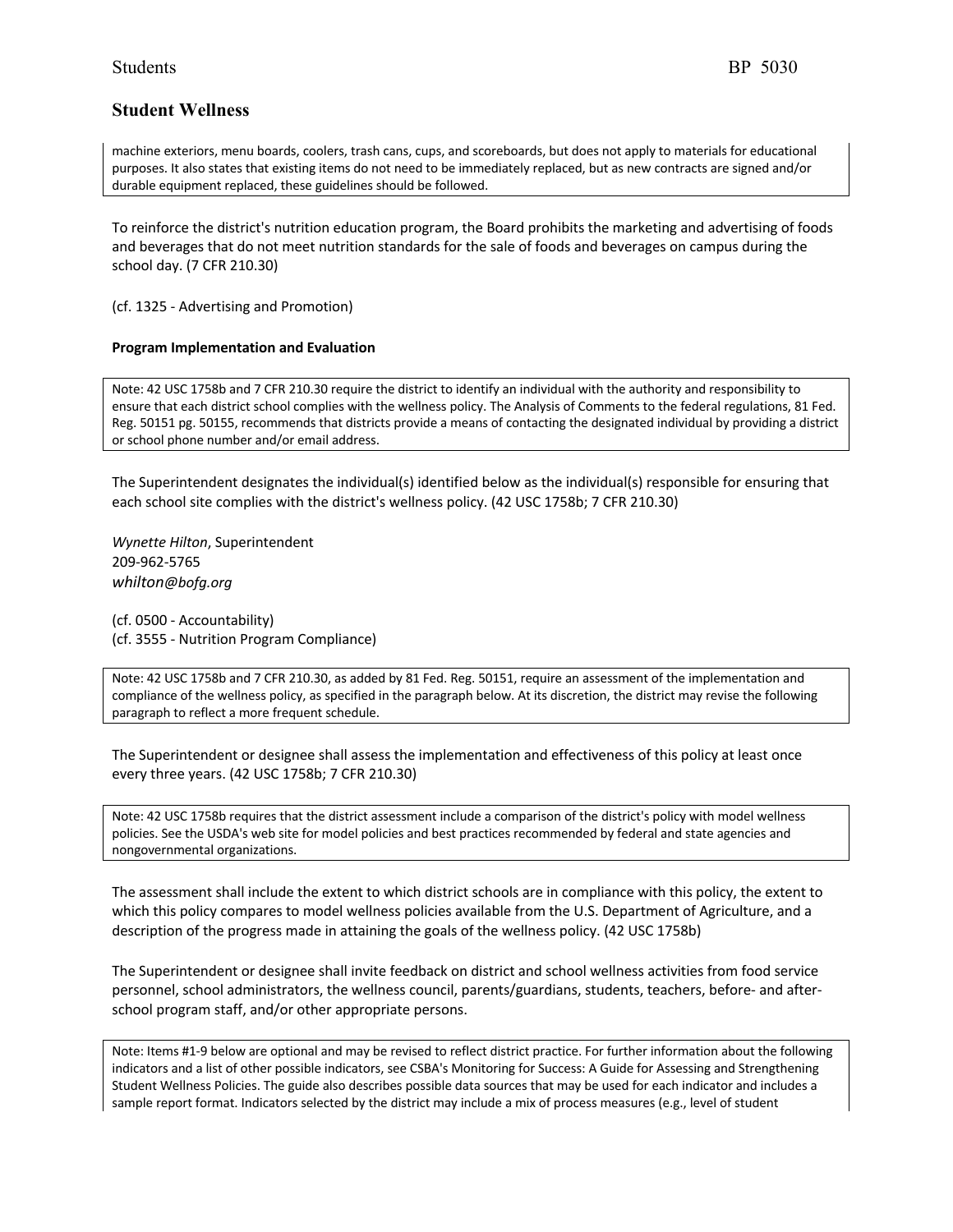participation, number of classes, staffing, and costs) as well as outcome measures that assess the policy's impact on students (e.g., physical fitness test results, Body Mass Index, and food choices).

The Board and the Superintendent or designee shall establish indicators that will be used to measure the implementation and effectiveness of the district activities related to student wellness. Such indicators may include, but are not limited to:

1. Descriptions of the district's nutrition education, physical education, and health education curricula and the extent to which they align with state academic content standards and legal requirements

2. An analysis of the nutritional content of school meals and snacks served in all district programs, based on a sample of menus and production records

3. Student participation rates in all school meal and/or snack programs, including the number of students enrolled in the free and reduced-price meals program compared to the number of students eligible for that program

4. Extent to which foods and beverages sold on campus outside the food services program, such as through vending machines, student stores, or fundraisers, comply with nutrition standards

5. Extent to which other foods and beverages that are available on campus during the school day, such as foods and beverages for classroom parties, school celebrations, and rewards/incentives, comply with nutrition standards

6. Results of the state's physical fitness test at applicable grade levels

7. Number of minutes of physical education offered at each grade span, and the estimated percentage of class time spent in moderate to vigorous physical activity

8. A description of district efforts to provide additional opportunities for physical activity outside of the physical education program

9. A description of other districtwide or school-based wellness activities offered, including the number of sites and/or students participating, as appropriate

As feasible, the assessment report may include a comparison of results across multiple years, a comparison of district data with county, statewide, or national data, and/or a comparison of wellness data with other student outcomes such as academic indicators or student discipline rates.

Note: In addition to the district self-assessment described above, 7 CFR 210. 18, as amended by 81 Fed. Reg. 50151, requires that the CDE conduct administrative reviews of all districts at least once every three years to ensure that districts are complying with their wellness policy. See section "Records" below for information about records that may be required for this assessment. The USDA's Food and Nutrition Service may grant a one-year extension to the CDE's three-year review cycle if needed for efficient state management of the program.

In addition, the Superintendent or designee shall prepare and maintain the proper documentation and records needed for the administrative review of the district's wellness policy conducted by the California Department of Education (CDE) every three years.

The assessment results of both the district and state evaluations shall be submitted to the Board for the purposes of evaluating policy and practice, recognizing accomplishments, and making policy adjustments as needed to focus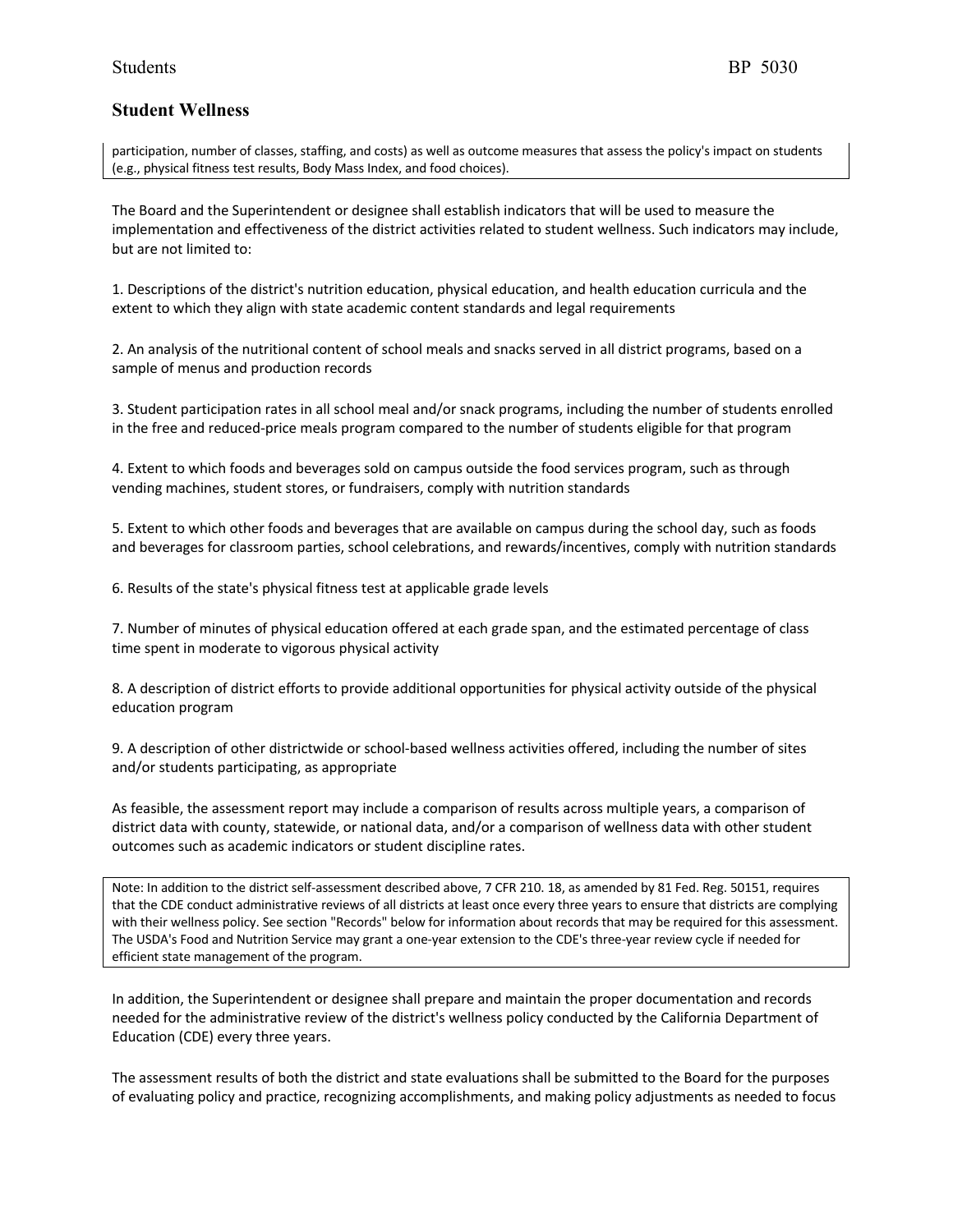district resources and efforts on actions that are most likely to make a positive impact on student health and achievement.

## **Notifications**

Note: Pursuant to Education Code 49432, as amended by SB 1169 (Ch. 280, Statutes of 2016), 42 USC 1758b, and 7 CFR 210.30, as added by 81 Fed. Reg. 50151, the district is required to inform the public of the content and implementation of the wellness policy and the district's progress towards meeting the goals of the policy, as described below.

The Superintendent or designee shall inform the public about the content and implementation of the district's wellness policy and shall make the policy, and any updates to the policy, available the public on an annual basis. He/she shall also inform the public of the district's progress towards meeting the goals of the wellness policy, including the availability of the triennial district assessment. (Education Code 49432; 42 USC 1758b; 7 CFR 210.30)

(cf. 5145.6 - Parental Notifications)

The Superintendent or designee shall distribute this information through the most effective methods of communication, including district or school newsletters, handouts, parent/guardian meetings, district and school web sites, and other communications. Outreach to parents/guardians shall emphasize the relationship between student health and wellness and academic performance.

- (cf. 1100 Communication with the Public)
- (cf. 1112 Media Relations)
- (cf. 1113 District and School Web Sites)
- (cf. 1114 District-Sponsored Social Media)
- (cf. 6020 Parent Involvement)

Note: As amended by SB 1169 (Ch. 280, Statutes of 2016), Education Code 49432 no longer requires schools to post the district's policies and regulations on nutrition and physical activity in public view within all school cafeterias or other central eating areas. Education Code 49432 continues to authorize, but does not require, schools to post a summary of nutrition and physical activity laws and regulations. The following paragraph is optional.

Each school may post a summary of nutrition and physical activity laws and regulations prepared by the CDE.

#### **Records**

Note: 7 CFR 210.30, as added by 81 Fed. Reg. 50151, requires the district to retain records to document compliance with the federal regulation. The following paragraph outlines the records that, at a minimum, must be retained by the district.

The Superintendent or designee shall retain records that document compliance with 7 CFR 210.30, including, but not limited to, the written student wellness policy, documentation of the triennial assessment of the wellness policy for each school site, and documentation demonstrating compliance with the community involvement requirements, including requirements to make the policy and assessment results available to the public. (7 CFR 210.30)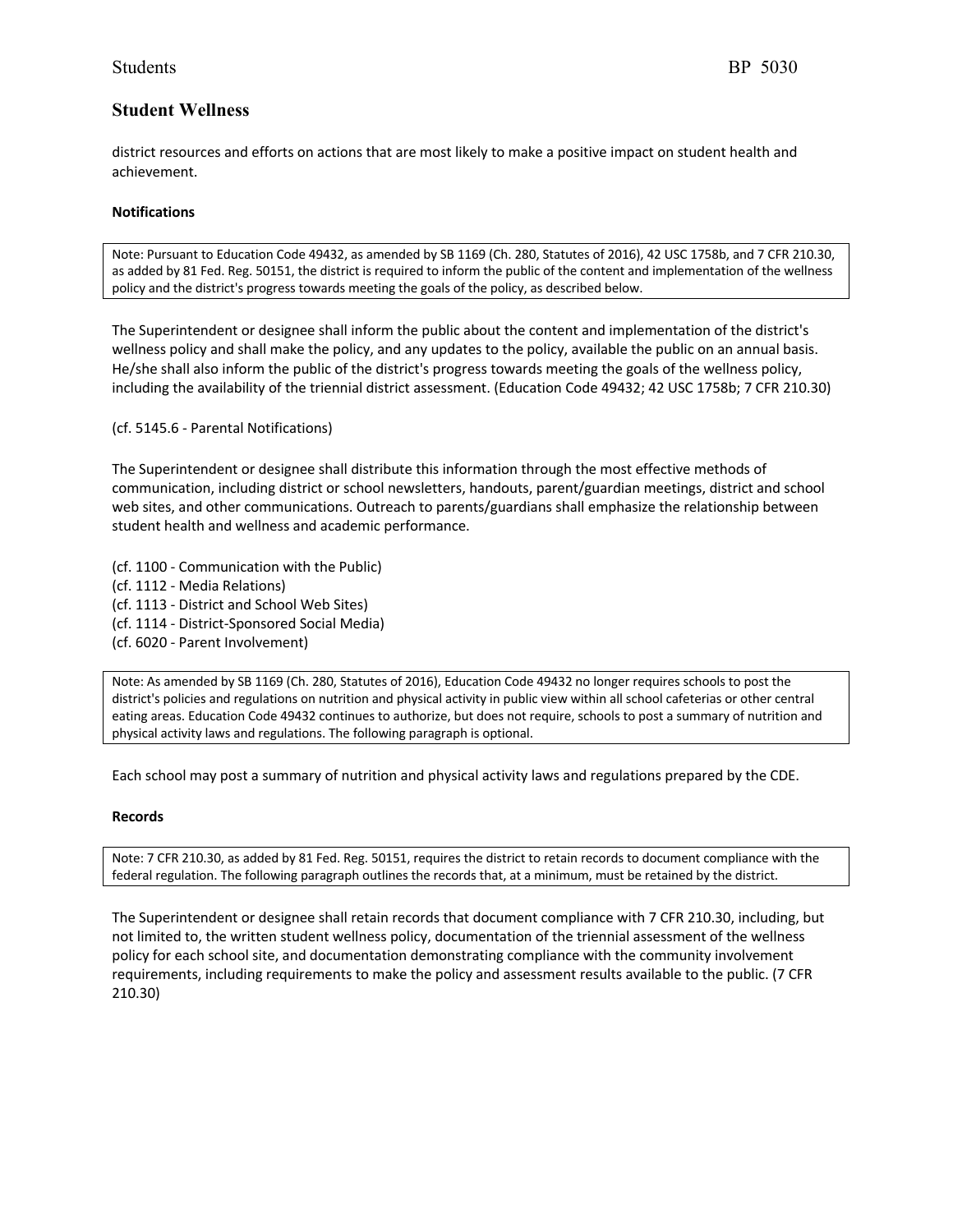Legal Reference: EDUCATION CODE 33350-33354 CDE responsibilities re: physical education 38086 Free fresh drinking water 49430-49434 Pupil Nutrition, Health, and Achievement Act of 2001 49490-49494 School breakfast and lunch programs 49500-49505 School meals 49510-49520 Nutrition 49530-49536 Child Nutrition Act 49540-49546 Child care food program 49547-49548.3 Comprehensive nutrition services 49550-49562 Meals for needy students 49565-49565.8 California Fresh Start pilot program 49570 National School Lunch Act 51210 Course of study, grades 1-6 51210.1-51210.2 Physical education, grades 1-6 51210.4 Nutrition education 51220 Course of study, grades 7-12 51222 Physical education 51223 Physical education, elementary schools 51795-51798 School instructional gardens 51880-51921 Comprehensive health education CODE OF REGULATIONS, TITLE 5 15500-15501 Food sales by student organizations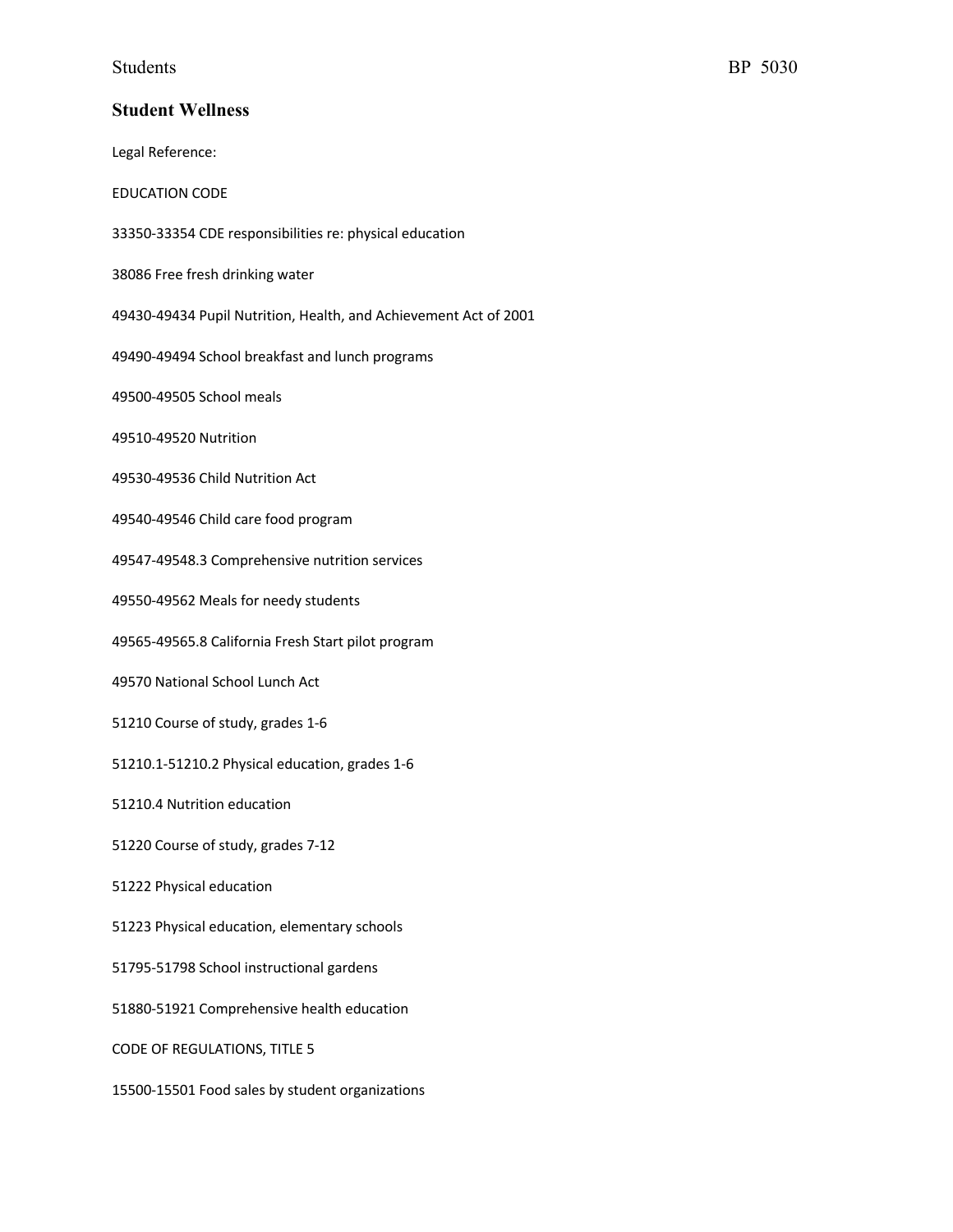15510 Mandatory meals for needy students

15530-15535 Nutrition education

15550-15565 School lunch and breakfast programs

UNITED STATES CODE, TITLE 42

1751-1769j National School Lunch Program, especially:

1758b Local wellness policy

1771-1793 Child Nutrition Act, especially:

1773 School Breakfast Program

1779 Rules and regulations, Child Nutrition Act

CODE OF FEDERAL REGULATIONS, TITLE 7

210.1-210.33 National School Lunch Program, especially:

210.30 Wellness policy

220.1-220.22 National School Breakfast Program

COURT DECISIONS

Frazer v. Dixon Unified School District, (1993) 18 Cal.App.4th 781

Management Resources:

#### CSBA PUBLICATIONS

Integrating Physical Activity into the School Day, Governance Brief, April 2016

Increasing Access to Drinking Water in Schools, Policy Brief, April 2013

Monitoring for Success: A Guide for Assessing and Strengthening Student Wellness Policies, rev. 2012

Nutrition Standards for Schools: Implications for Student Wellness, Policy Brief, rev. April 2012

Student Wellness: A Healthy Food and Physical Activity Policy Resource Guide, rev. 2012

Physical Activity and Physical Education in California Schools, Research Brief, April 2010

Building Healthy Communities: A School Leader's Guide to Collaboration and Community Engagement, 2009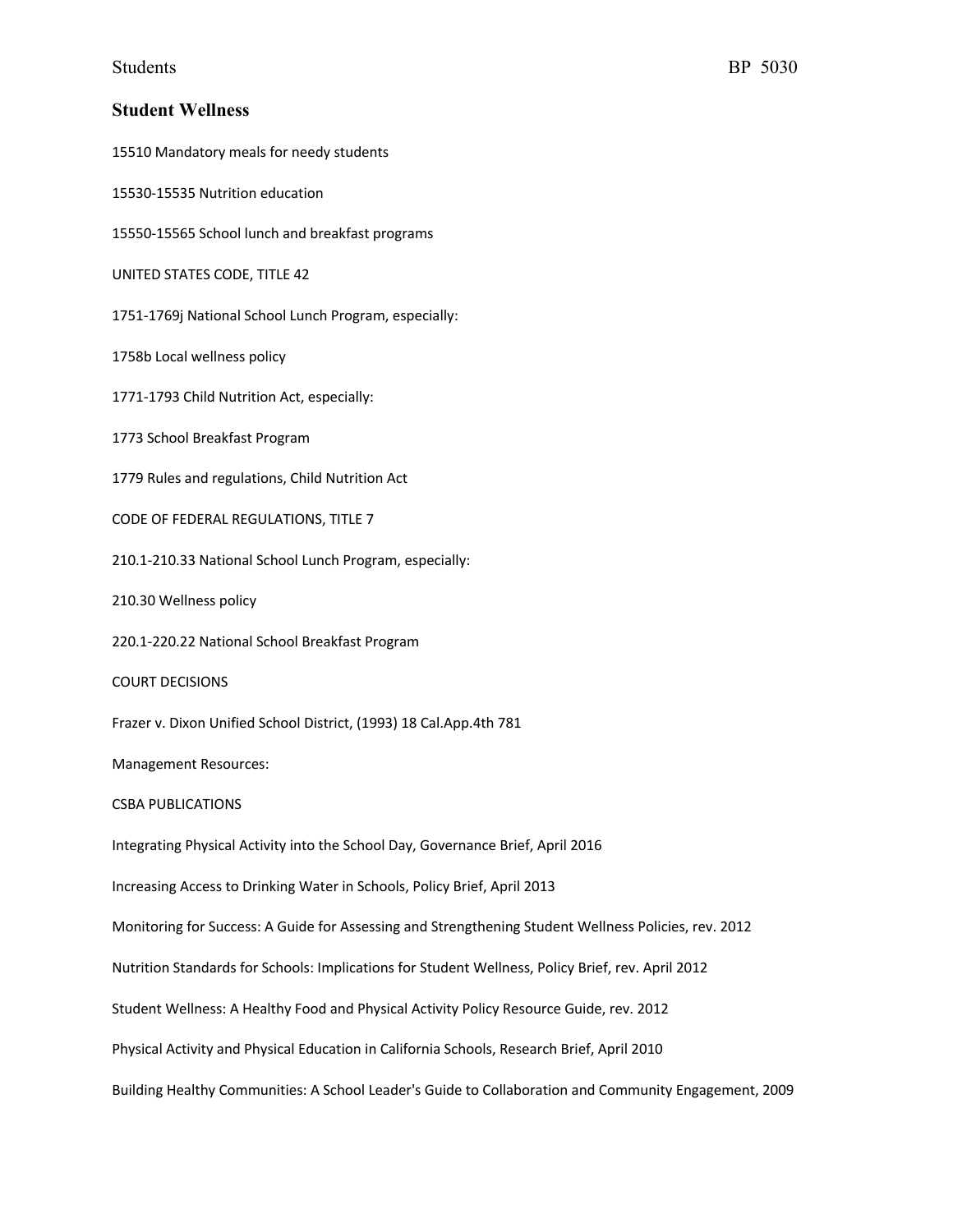Safe Routes to School: Program and Policy Strategies for School Districts, Policy Brief, 2009

Physical Education and California Schools, Policy Brief, rev. October 2007

School-Based Marketing of Foods and Beverages: Policy Implications for School Boards, Policy Brief, March 2006

CALIFORNIA DEPARTMENT OF EDUCATION PUBLICATIONS

Physical Education Framework for California Public Schools, Kindergarten Through Grade Twelve, 2009

Health Framework for California Public Schools, Kindergarten Through Grade Twelve, 2003

CALIFORNIA PROJECT LEAN PUBLICATIONS

Policy in Action: A Guide to Implementing Your Local School Wellness Policy, October 2006

## CENTER FOR COLLABORATIVE SOLUTIONS

Changing Lives, Saving Lives: A Step-by-Step Guide to Developing Exemplary Practices in Healthy Eating, Physical Activity and Food Security in Afterschool Programs, January 2015

CENTERS FOR DISEASE CONTROL AND PREVENTION PUBLICATIONS

School Health Index for Physical Activity and Healthy Eating: A Self-Assessment and Planning Guide, rev. 2012

#### FEDERAL REGISTER

Rules and Regulations, July 29, 2016, Vol. 81, Number 146, pages 50151-50170

NATIONAL ASSOCIATION OF STATE BOARDS OF EDUCATION PUBLICATIONS

Fit, Healthy and Ready to Learn, rev. 2012

U.S. DEPARTMENT OF AGRICULTURE PUBLICATIONS

Dietary Guidelines for Americans, 2025

WEB SITES

CSBA: http://www.csba.org Action for Healthy Kids: http://www.actionforhealthykids.org Alliance for a Healthier Generation: http://www.healthiergeneration.org California Department of Education, Nutrition Services Division: http://www.cde.ca.gov/ls/nu California Department of Public Health: http://www.cdph.ca.gov California Healthy Kids Resource Center: http://www.californiahealthykids.org California Project LEAN (Leaders Encouraging Activity and Nutrition): http://www.californiaprojectlean.org California School Nutrition Association: http://www.calsna.org Center for Collaborative Solutions: http://www.ccscenter.org